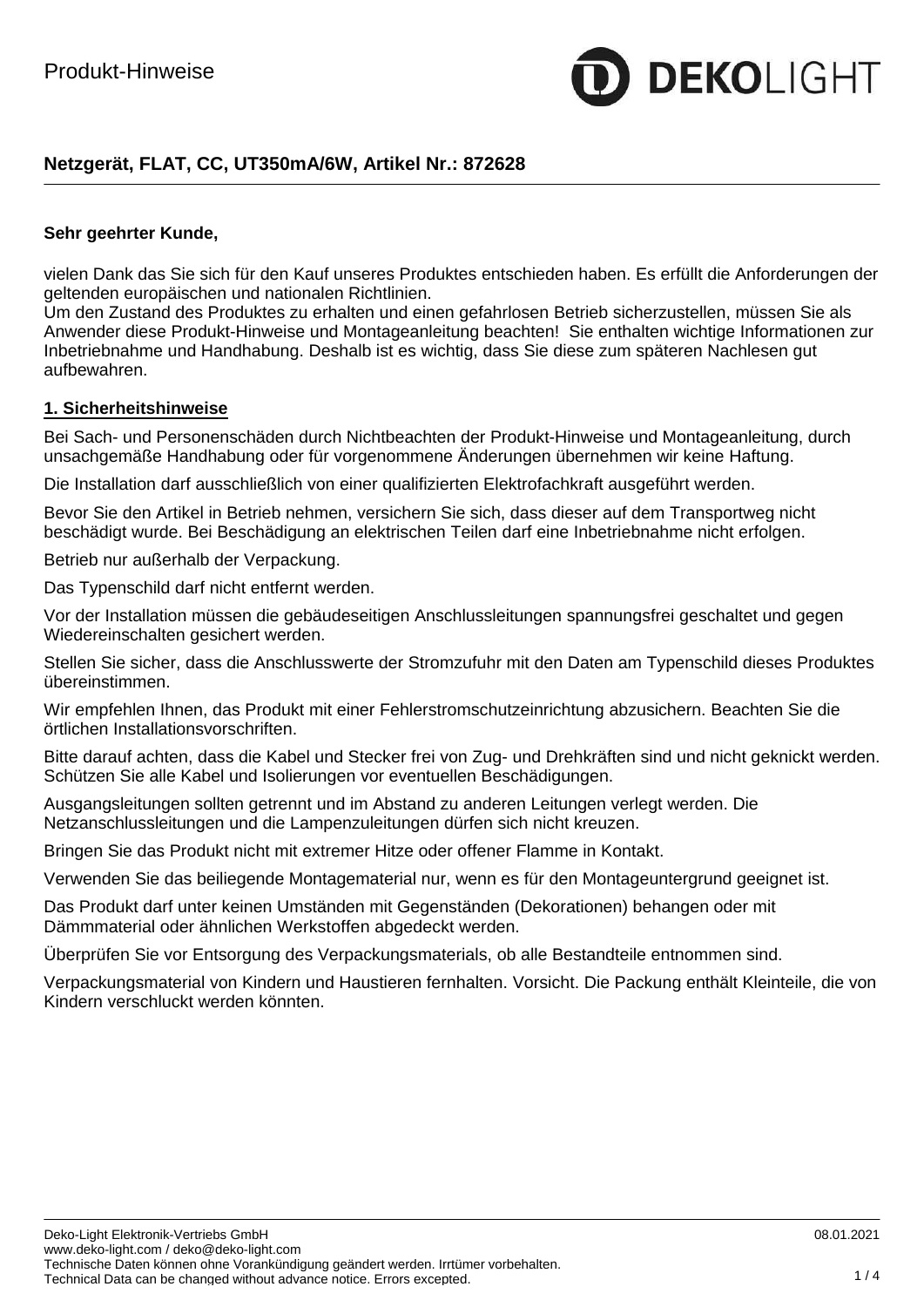

# **Netzgerät, FLAT, CC, UT350mA/6W, Artikel Nr.: 872628**

# **2. Bestimmungsgemäße Verwendung**

Die Verwendung muss in geschützten und trockenen Innenräumen erfolgen.

### **3. Pflege und Wartung**

Reparaturen dürfen ausschließlich durch den Elektro-Fachmann ausgeführt werden.

Schalten Sie erst das gesamte Produkt spannungsfrei und lassen es abkühlen, bevor Sie Reinigungs- oder Pflegemaßnahmen vornehmen.

Zur Reinigung verwenden Sie ein trockenes oder leicht angefeuchtetes Tuch.

Zur Reinigung verwenden Sie niemals Chemikalien, brennbare Reiniger oder Scheuermittel. Diese können die Oberflächen und/oder die Isolierungen beschädigen.

### **4. Funktionsstörung**

Leuchte über den Schalter eingeschaltet?

Trafo korrekt montiert und verbunden?

Falls vorhanden; Fernbedienung intakt? Kontrolle der Batterien.

Kontrolle der angeschlossenen Leitungen.

Leuchtmittel defekt?

### **5. Lagerung und Entsorgung**

Elektronik-Altgeräte müssen den öffentlichen Sammelstellen zugeführt werden und dürfen nicht als Hausmüll entsorgt werden.

Trocken und vor Verschmutzungen und mechanischen Belastungen geschützt lagern.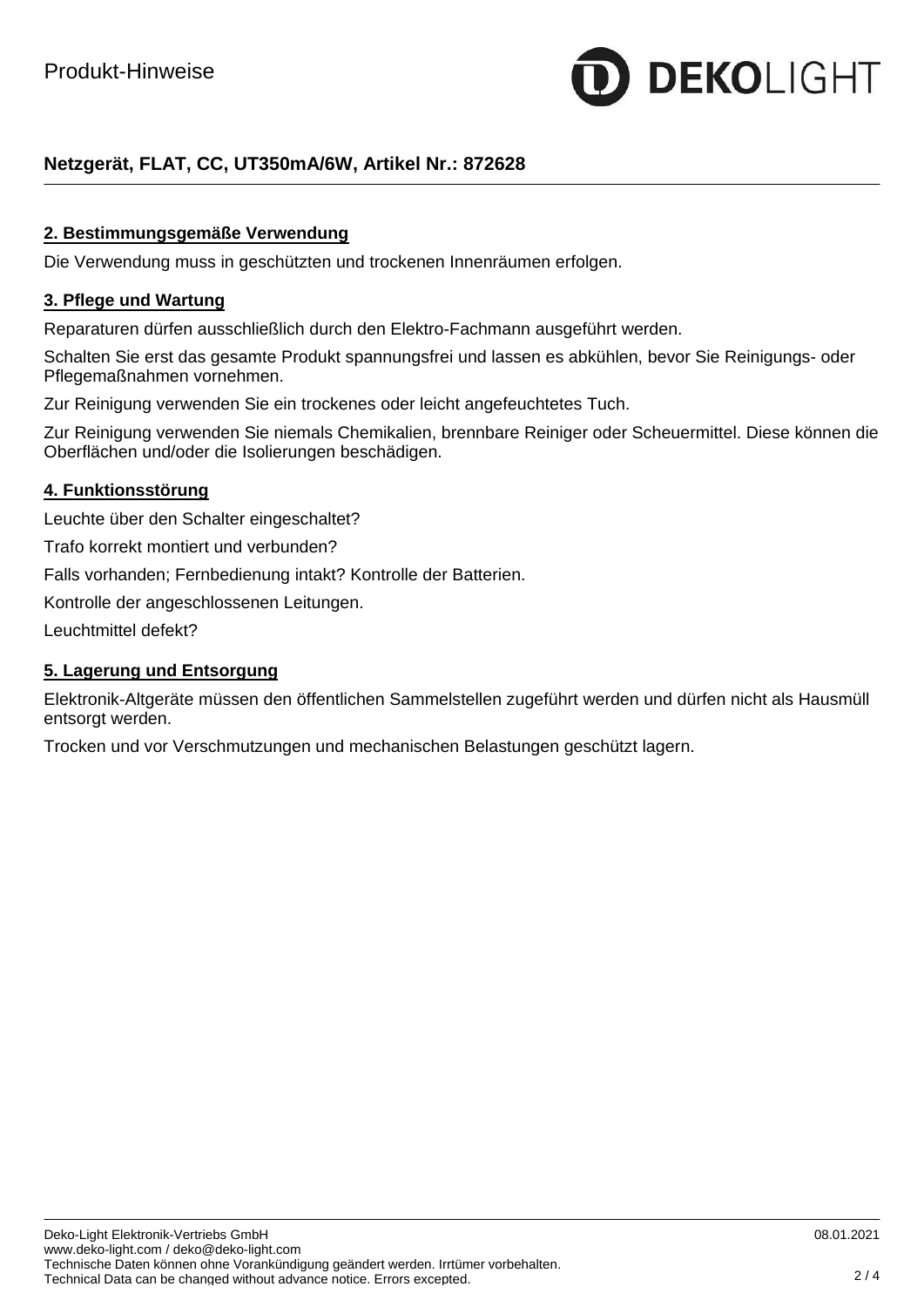

# **Power supply unit, FLAT, CC, UT350mA/6W, Article No.: 872628**

### **Dear customer,**

thank you for deciding to purchase our product. The product fulfils the requirements of effective European and national guidelines.

To maintain the condition of the product and to ensure safe operation, you - as the user - must observe the product notes and the operation manual! They contain important information for the start-up and handling. It is important, therefore, that these documents are archived carefully for referring to information at a later stage.

#### **1. Safety Instructions**

We are not responsible for any property damage or personal injury caused by failure to observe these product notes and manual, improper handling or unauthorised modifications.

It can only be installed by a qualified electrician.

Make sure that the item has not been damaged during transport before putting the light into operation. It may not be operated if there are any damages to electrical parts.

It may only be operated once removed from the packaging.

The type plate must not be removed.

The connection lines in the building must be disconnected before installation and secured against being switched back on.

Make sure the electrical specifications for the connection lines correspond with the specifications given on the nameplate of this product.

We recommend that you protect the product with a residual-current-operated protective device. Follow all installation regulations applicable at your location.

Make sure that the cables and plugs are not subject to tension or torsional forces and do not bend the cables. Protect all cables and insulation against possible damages.

Output lines should be laid separately and spaced apart from other lines. The power supply cables and the lamp feeders must not cross each other.

Do not allow the product to come into contact with extreme heat or naked flames.

Use the supplied fastening material only when it is suited for the installation background.

The product must not be covered with objects (decorations) or thermally insulating coverings /similar materials.

Before disposal of the packaging material make sure that all components are removed.

Keep packaging material away from the reach of children and pets. The packaging contains small parts that may be swallowed by children.